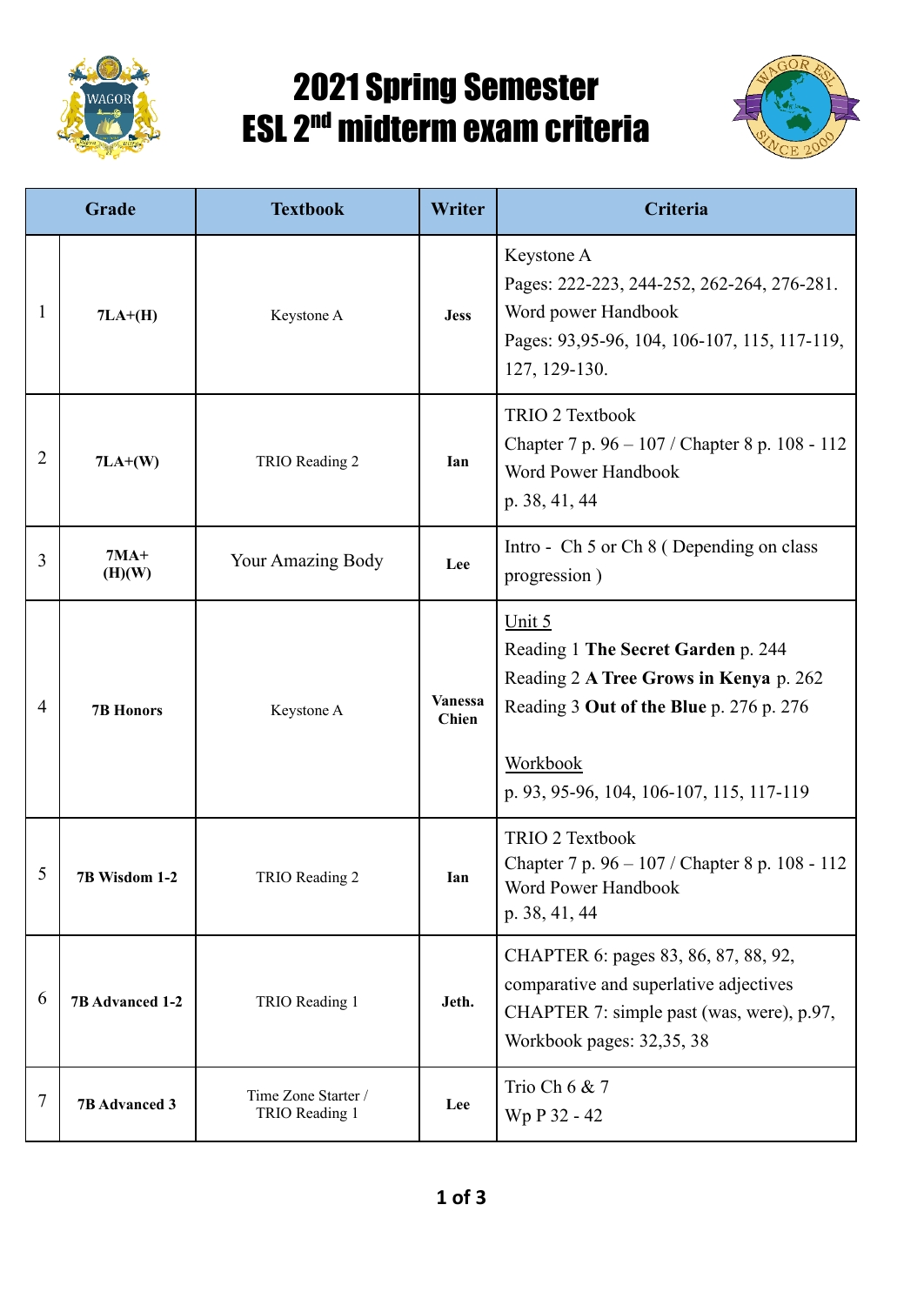

## 2021 Spring Semester ESL 2<sup>nd</sup> midterm exam criteria



| Grade |                | <b>Textbook</b>              | Writer                         | Criteria                                                                                                                                                                                                                                                                |
|-------|----------------|------------------------------|--------------------------------|-------------------------------------------------------------------------------------------------------------------------------------------------------------------------------------------------------------------------------------------------------------------------|
| 8     | 8 Honors 1-2   | Keystone B                   | Christian                      | Keystone B:<br>READING 1- Through My Eyes 205-210<br>READING 2- Anne of Green Gables 220-226<br><b>READING 3- Navigation: Using GPS</b><br>264-268                                                                                                                      |
| 9     | 8 Wisdom 1-2   | TRIO Reading 3               | <b>Vanessa</b><br><b>Chien</b> | <b>Readings:</b><br>Helping the Deaf Feel and See Sound p. 88<br>Do Animals Solve Problems? p. 100<br>How do Search Engines Work? p. 103<br>Vocabulary:<br>TRIO book p. 82-83, 96-97<br>Word Power p. 32, 35; 38, 41                                                    |
| 10    | 8 Advanced 1-2 | People, places, and things 1 | <b>Samuel</b>                  | Unit 6<br>pg 52 - 57 (Vocabulary definition matching,<br>words in context sentence completion wrong<br>word vocabulary exercises)<br>Unit 7<br>pg 62 - 67 (Vocabulary definition matching,<br>words in context sentence completion, content<br>comprehension questions) |
| 11    | 801            | Science                      | <b>Samuel</b>                  | Force presentations (share with students)<br>Force definitions matching, force diagram<br>functions<br>My amazing body<br>pg. 24-27 (vocabulary definitions,<br>comprehension questions)                                                                                |